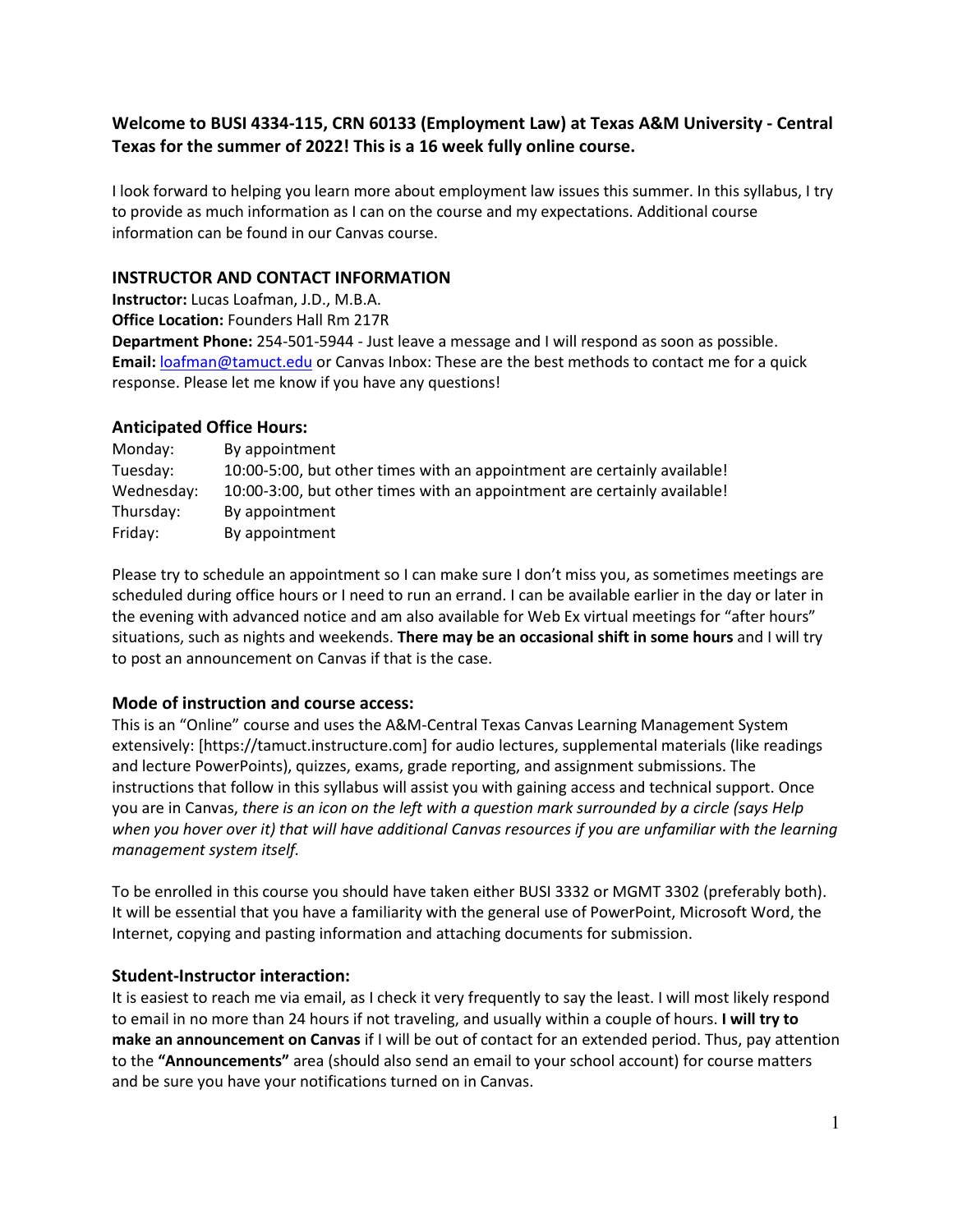## **Emergency Warning System for Texas A&M University-Central Texas:**

**SAFEZONE.** SafeZone provides a public safety application that gives you the ability to call for help with the push of a button. It also provides Texas A&M University-Central Texas the ability to communicate emergency information quickly via push notifications, email, and text messages. All students automatically receive email and text messages via their myCT accounts.

Downloading SafeZone allows access to push notifications and enables you to connect directly for help through the app.

You can download SafeZone from the app store and use your myCT credentials to log in. If you would like more information, you can visit the [SafeZone](http://www.safezoneapp.com/) website [www.safezoneapp.com].

To register SafeZone on your phone, please follow these 3 easy steps*:*

- 1. Download the SafeZone App from your phone store using the link below:
	- o [iPhone/iPad:](https://apps.apple.com/app/safezone/id533054756) [https://apps.apple.com/app/safezone/id533054756]
		- o [Android Phone / Tablet](https://play.google.com/store/apps/details?id=com.criticalarc.safezoneapp)
		- [https://play.google.com/store/apps/details?id=com.criticalarc.safezoneapp]
- 2. Launch the app and enter your myCT email address (e.g. {name}@tamuct.edu)
- 3. Complete your profile and accept the terms of service

#### **COURSE INFORMATION:**

#### **Course Overview and description:**

Study laws relating to employment. Explore employer-employee relationships, regulation of discriminatory practices in employment (Title VII, the 1964 Civil Rights Act, and other statutes), regulation of the employment environment, and testing and evaluation of employee job performance. Prerequisite(s): **BUSI [3332](http://catalog.tamuct.edu/search/?P=BUSI%203332)** or **[MGMT](http://catalog.tamuct.edu/search/?P=MGMT%203302) 3302**.

#### **Course Level Objectives (CLO's):**

At the end of the course, the student should be able to, at an acceptable level per the **grading scale**  found in syllabus below (Minimum of 715 Points):

- 1. Extrapolate key legal information from a recent Supreme Court decision on employment law.
- 2. Discuss, recognize, and explain legal issues within the employment life cycle, including:
	- The basic employment relationship
	- Employment discrimination
	- The hiring process
	- Managing a Diverse Workforce
	- Pay, Benefits, and Terms of Employment
	- Terminating Employment

3. Analyze hypothetical employment law issues, evaluate alternatives that legally and ethically resolve the issues, and recommend action consistent with law.

- 4. Effectively research a current employment law issue.
- 5. Summarize an employment law news article or case and apply to course concepts.
- 6. Communicate professionally. (All Course Communications)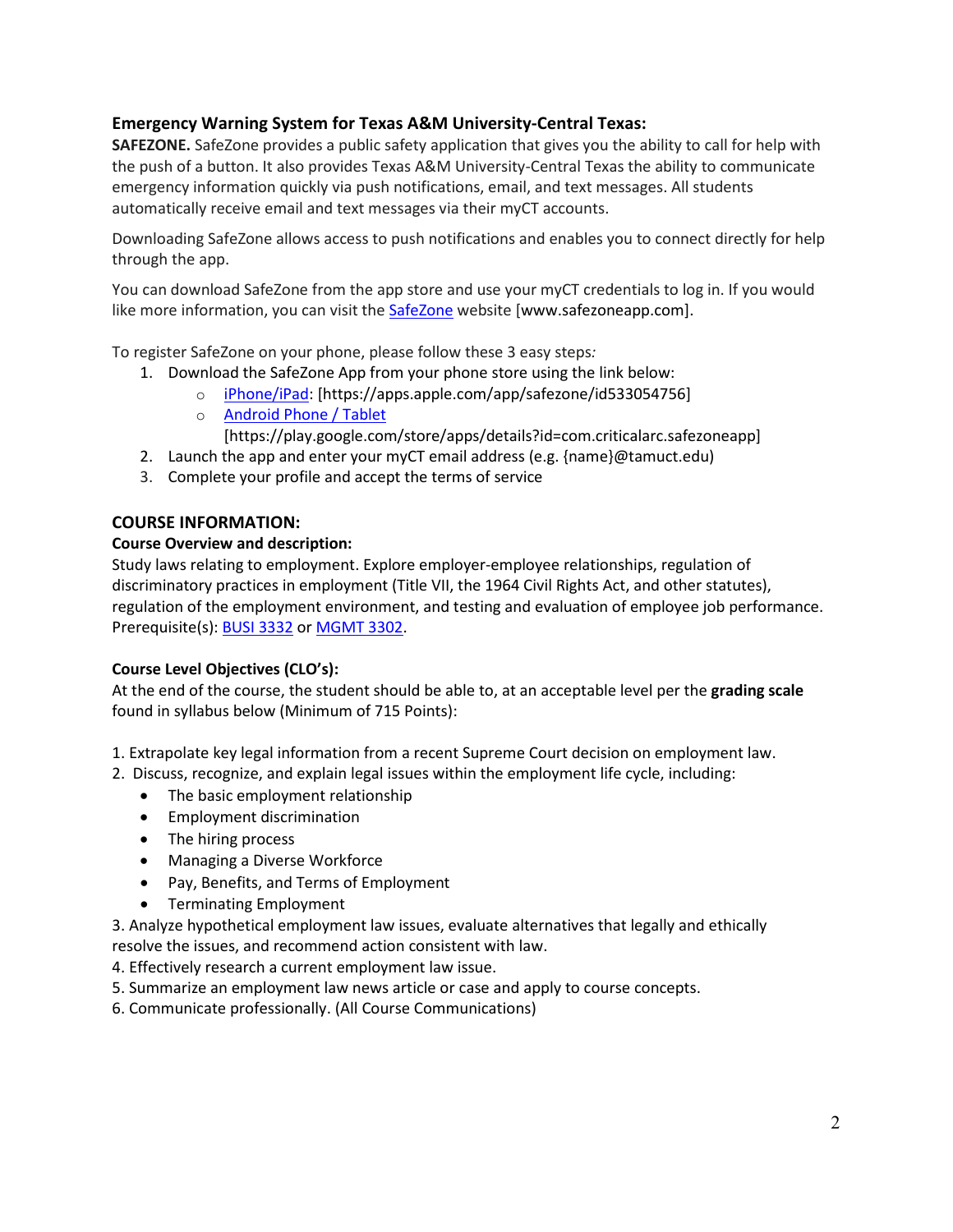#### **Weekly Learning Objectives (WLO's):**

At the conclusion of the course the student should be able to, at an acceptable level per the grading scale found in **Grading Scale** syllabus section below (Minimum of 715 points):

- 1. Identify sources and applicability of employment law/regulation
- 2. Recognize how employees can exercise their employment rights
- 3. Define key terminology related to employment law cases
- 4. Discuss the managers' role in legal compliance
- 5. Identify the implications of worker classification
- 6. Classify a worker as an employee and an independent contractor
- 7. Determine who is an employer
- 8. Differentiate between disparate treatment and disparate impact discrimination
- 9. Identify the components of the prima facie case
- 10. Recognize the scope of a claim of retaliation
- 11. Recognize issues in employee recruitment
- 12. Identify the benefits of diversity
- 13. Explain when affirmative action is allowed
- 14. Recognize visa types
- 15. Identify application process issues
- 16. Explain potential issues in background checks, including using criminal history in decisions and avoiding negligent hiring
- 17. Identify positives and negatives with references
- 18. Recognize the steps in employment verification and citizenship discrimination limitations
- 19. Identify the circumstances under which a drug, medical and polygraph test may be legally administered and/or used.
- 20. Explain the general legal requirements for any test.
- 21. Recognize what sex/gender + discrimination is
- 22. Explain the difference between subjective and objective hiring criteria and the implications of each
- 23. Identify issues in the interview process
- 24. Identify Quid Pro Quo Sexual Harassment
- 25. Explain what constitutes Hostile Environment Sexual (and other) Harassment
- 26. Recognize when employers are liable for harassment
- 27. Recognize what it means to have a disability under the ADA
- 28. Explain the concept of undue hardship in accommodations and the responsibilities of the parties involved
- 29. Identify what qualifies as Religion.
- 30. Explain under what circumstances and to what limits an employer must accommodate the religious practices of its employees.
- 31. Determine an employer's responsibilities under the FMLA.
- 32. Recognize the protections of the PDA.
- 33. Discuss the legal status of "English-only" policies and when fluent English may be required.
- 34. Identify the legal protections available based on sexual/affinity orientation
- 35. Discuss the workplace issues that may arise in the broader context of gender identity situations.
- 36. Recognize the general circumstances when the minimum wage and overtime must be paid under the FLSA.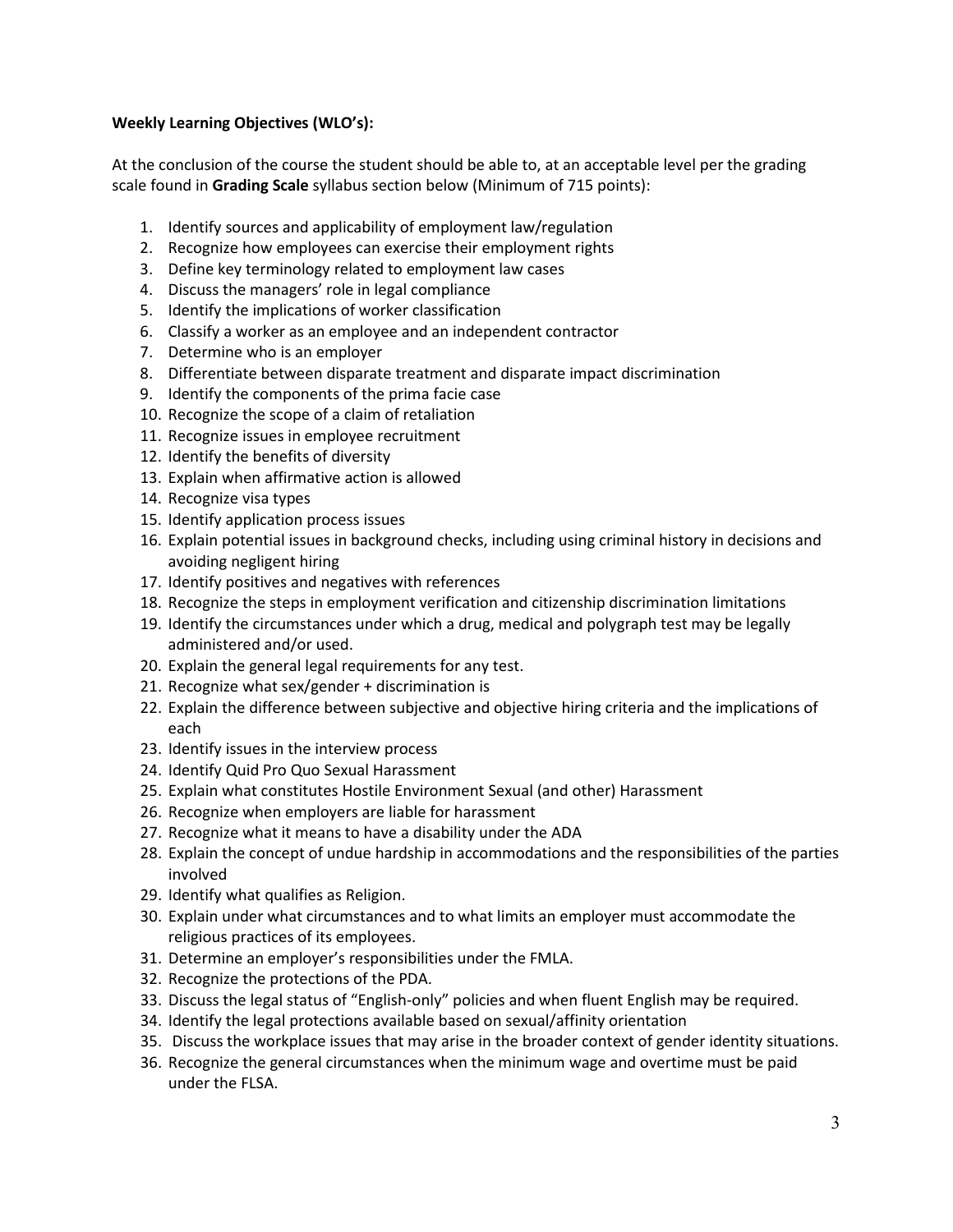- 37. Identify common exceptions to minimum wage and overtime rules.
- 38. Explain the circumstances when a person under 18 can engage in employment under the FLSA.
- 39. Determine whether employment actions violate the Equal Pay Act.
- 40. Explain the requirements of ERISA
- 41. Differentiate between pension types
- 42. Recognize health insurance other benefits Issue
- 43. Recognize the impacts/requirements of Norris LaGuardia and National Labor Relations Acts
- 44. Differentiate between the various labor shop arrangements
- 45. Identify unfair labor practices and mandatory/permissive subjects
- 46. Identify the major OSHA safety protections
- 47. Explain the OSHA Inspection Process
- 48. Recognize employee rights under OSHA
- 49. Recognize the circumstances when an employee has a right of privacy in and outside of the workplace.
- 50. Explain the concept of at will employment
- 51. Identify the exceptions to at will employment
- 52. Explain legal issues in downsizing
- 53. Identify key requirements of the WARN Act
- 54. Recognize unemployment insurance considerations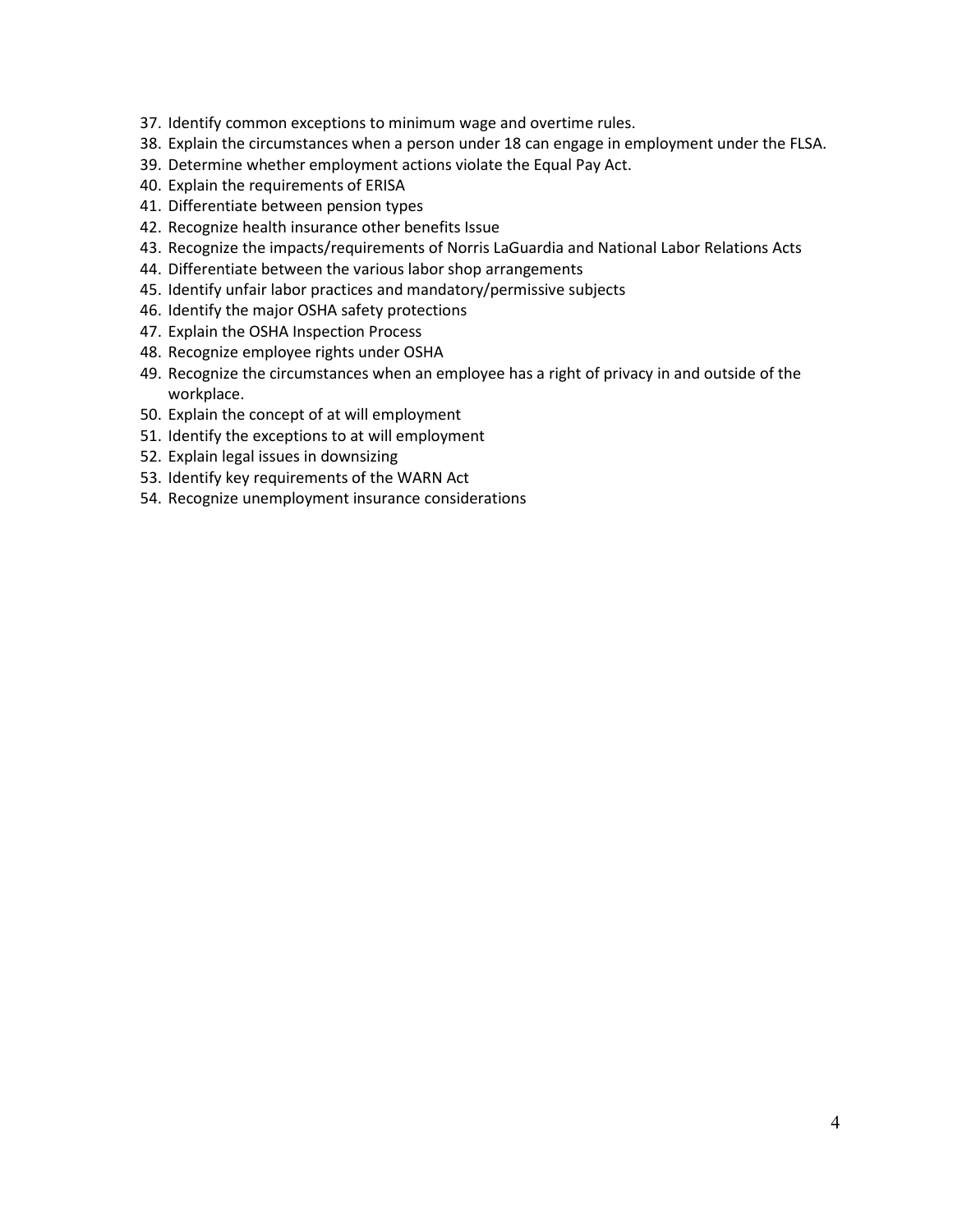## **Required Textbook(s) and Resources:**



**2.** Reliable internet access for accessing materials, quizzes, exams, and assignment submissions.

**3.** Access to a properly configured computer (details later in the syllabus) with: speakers or a headset (to listen to any audio/video files), **a webcam for our online exams**, **Google Chrome Browser** with **Proctorio Extension**, PDF software reader (Adobe) for readings, MS Word & PowerPoint.

**4.** Other Course Instructional Materials: Click on "Modules" on the left side of Canvas to access audio lectures of the material, a summary PowerPoint, and additional readings, resources, and materials. **I do provide substantial information beyond the text that is found in the PowerPoints, audio lectures, and additional resources. This information may be assessed on quizzes and exams.**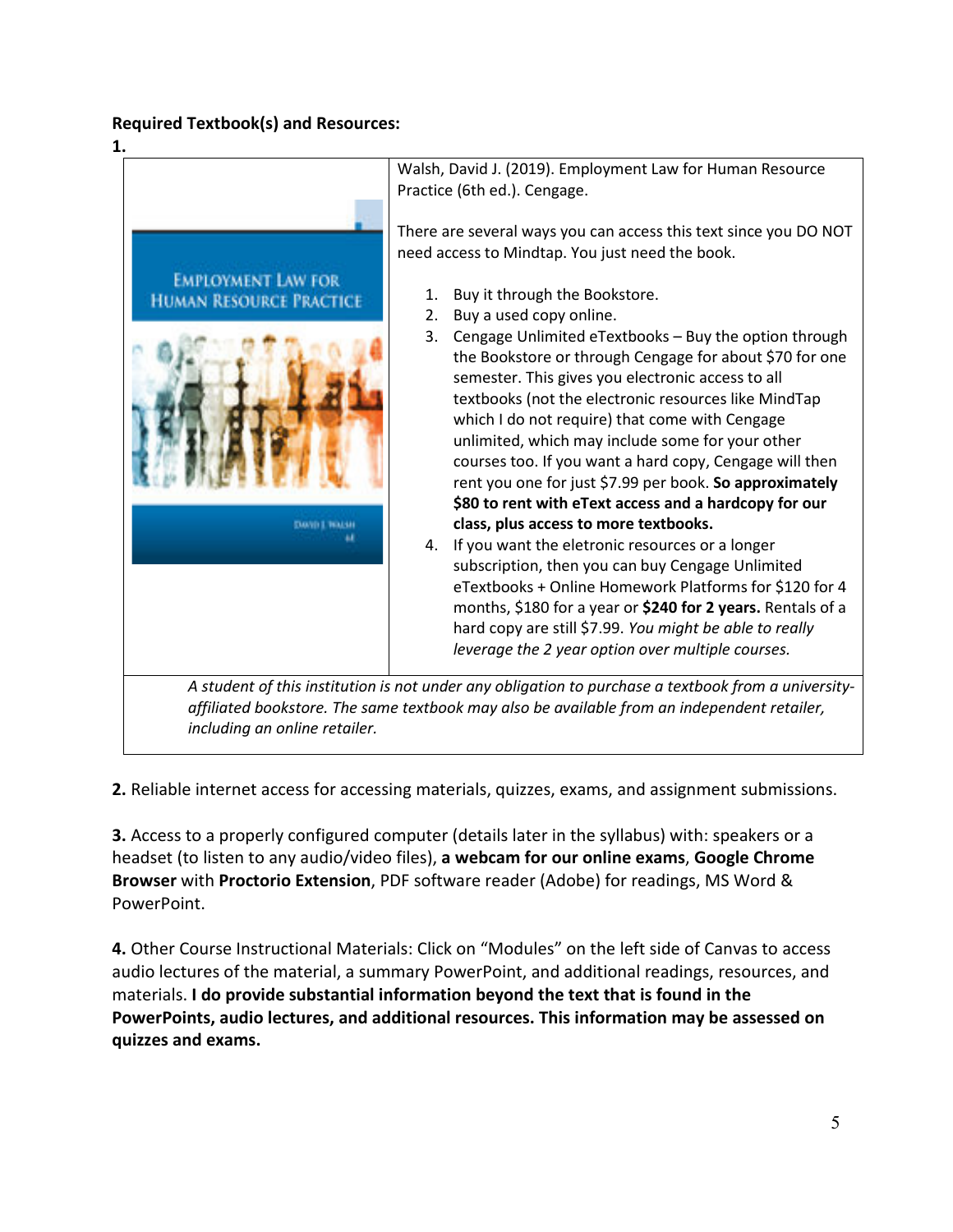## **COURSE REQUIREMENTS**

1. **Quizzes** – **80 total points (16 @ 5 points each) -** You will have a 5 question, 10 minute quiz on each chapter we cover (16 total). These will **usually be due by 11:59PM CST (23:59) on Thursdays.** As I do anticipate things will come up from time to time that lead to lower performance or a missed quiz, I will replace the two lowest quiz scores with the average score on your remaining quizzes. Basically, this gives you a somewhat "free week" this summer.

2. **Application Activities - 175 Points (7 @ 25 points each)** - We will have application activities associated over 14 of the 16 chapters we cover, generally consisting of discussion questions and/or application questions on the chapter material, including the cases. The activities **generally must be submitted by 11:59PM (23:59) on Saturdays. These are scored primarily based on reasonable effort and thought.**

3. **Employment Law News Article Presentation – 50 points –** You will find a recent (less than 3 months old) news article connected to a class concept. It is up to you to **make the articles connection to class concepts crystal clear.** That connection component and the summary are worth 25 points of the grade. The remaining 25 points will go to the quality of the presentation itself. See the rubric attached to the assignment instructions in Canvas for guidance on proper presentation skills and how this assignment is scored. **The article presentation video must be submitted by 11:59PM (23:59) on Friday, July 22nd.**

4. **Current Issue Research Proposal and Paper – 175 total points –** I am going to give you some flexibility here with regards to what you want to research. It could be an unresolved employment law issue facing a particular company or an employment law/regulatory issue affecting many businesses, such as privacy issues, paid leave, potential changes in EEOC, OSHA, DOL, etc. policies. **Your research proposal draft must submitted via Canvas for review by 11:59PM (23:59) on Saturday, July 9th.** More details on the proposal requirements will be available in Canvas. Ultimately, we will quickly work together on finalizing a research plan that will lead to an approximately five page paper by the end of the semester. 25 points will be awarded once we are in agreement on the research plan. The remaining 150 points will go towards the completed paper, including writing quality. The final paper **must submitted via Canvas by 11:59PM (23:59) on Wednesday, July 27th.**

5. **Exploring a Major Employment Law Case – 100 Points** – The assignment details are posted in the "Assignments" tab in Canvas. You will **submit this via Canvas by 11:59PM (23:59) on Sunday, June 26th.**

6. **Exams** - **420 points (4 @ 105 Points each)** – Each exam will cover four Chapters and will be comprised of 32 multiple choice/true false question worth 2.5 points each (80 total points) and 4 application essay questions worth 6.25 points each (25 points total). Exams will be two hours in length and 11:59PM CST on the due date is a hard cut off. If you start the exam at 11:00PM, you will only have one hour to complete the exam. If you have an unavoidable conflict with the scheduled date, an exam might be opened early or later, but only in extreme cases.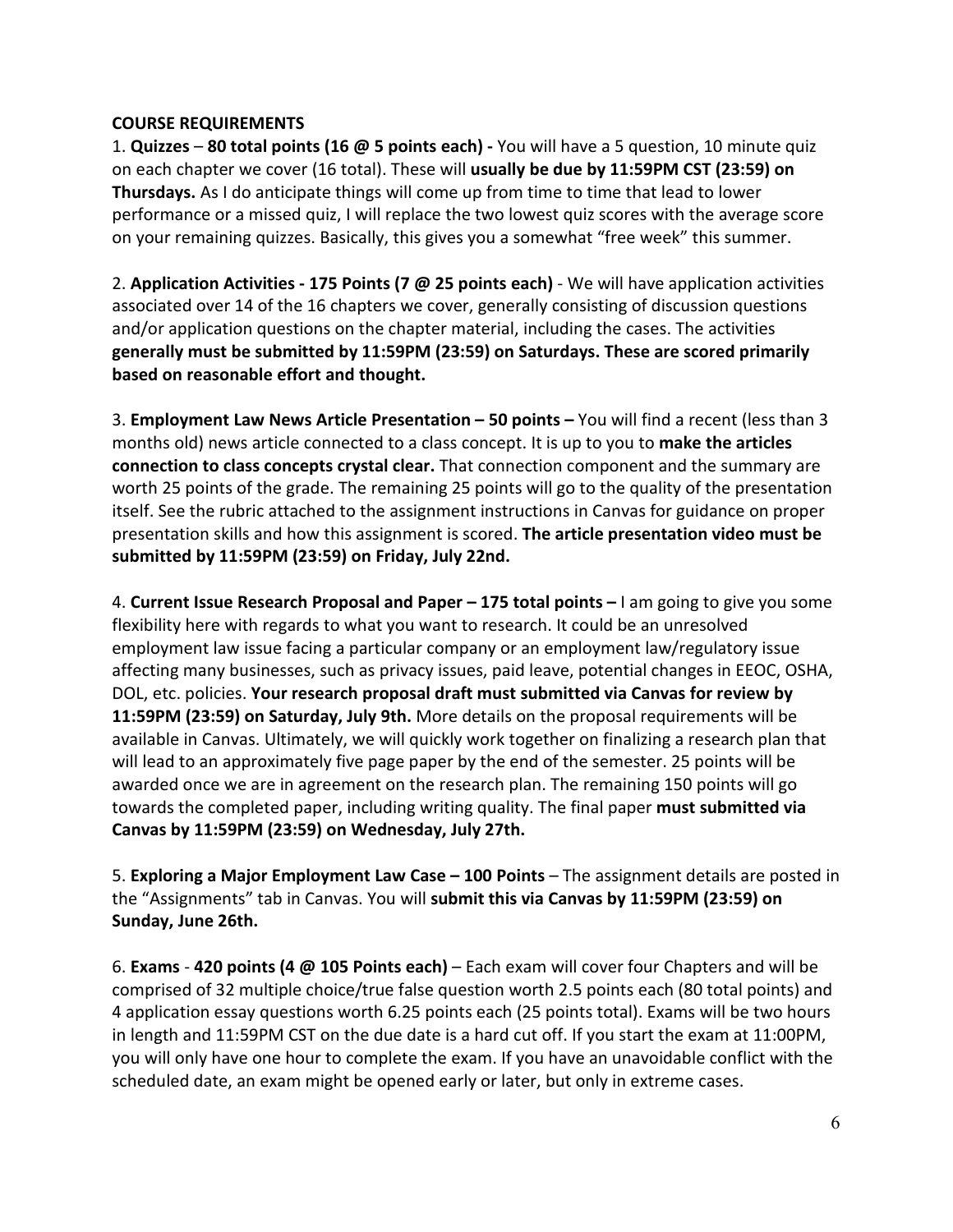Unfortunately, since I have been lied to in the past, I will likely require documentation of such extreme illness, funerals, sudden necessary trips (like a last-minute purchase receipt), or field exercises. Any online exams will also utilize our Proctorio remote proctoring technology, so you will need a webcam. **The proctoring software will also require you to use Google Chrome and have the Proctorio extension on the browser. If you do not have this set-up done, you will get a message asking for a password that DOES NOT exist.** The is a three minute Tech Check exam set up in Canvas to ensure you are ready to go as a bonus.

# **Grading Scale and Notes**

| <b>Chapter Quizzes</b>        | 80                       |
|-------------------------------|--------------------------|
| <b>Application Activities</b> | 175                      |
| <b>Article Presentation</b>   | 50                       |
| Research Proposal             | 25                       |
| Research Paper                | 150                      |
| Case Assignment               | 100                      |
| <b>Exam Tech Check Bonus</b>  | $\overline{\mathcal{L}}$ |
| Exams                         | 420                      |
| Total                         | 1005                     |

# *Note the C, D, and F Ranges Especially*

895-1005 = A - Excellent  $795-894 = B - Good$ 715-794 = C – **Acceptable** *645-714 = D – Needs Improvement (Credit is awarded and a retake is not required) 644 or less = F – Unacceptable* 

Grades may also be adjusted at the end of the semester based on class results. This means that a point total may qualify for a higher letter grade than the scale normally provides for to facilitate an appropriate grade distribution.

Additionally, it is vital for business success to be able to communicate courteously and professionally, as saying the wrong thing to the wrong person could ruin one's career, thus we have CLO #6. As such, I reserve the right to reduce the grade of a student who communicates in a grossly unprofessional manner (email, discussion board, etc.) with respect to another student or myself. Example: Saying I'm a grumpy grader and giving me a link to a medical center to have my testosterone level checked, as I need help. Yes, this happened in 2016. We can disagree with one's view or judgment, but we must learn how do so respectfully to maintain employment and be successful in business today.

## **Posting of Grades**

All assignment grades should be posted within five days of the due date, but I will try for a 48 hour turnaround (the paper will take longer). The most frequent grading delay is waiting on those who did not submit on time.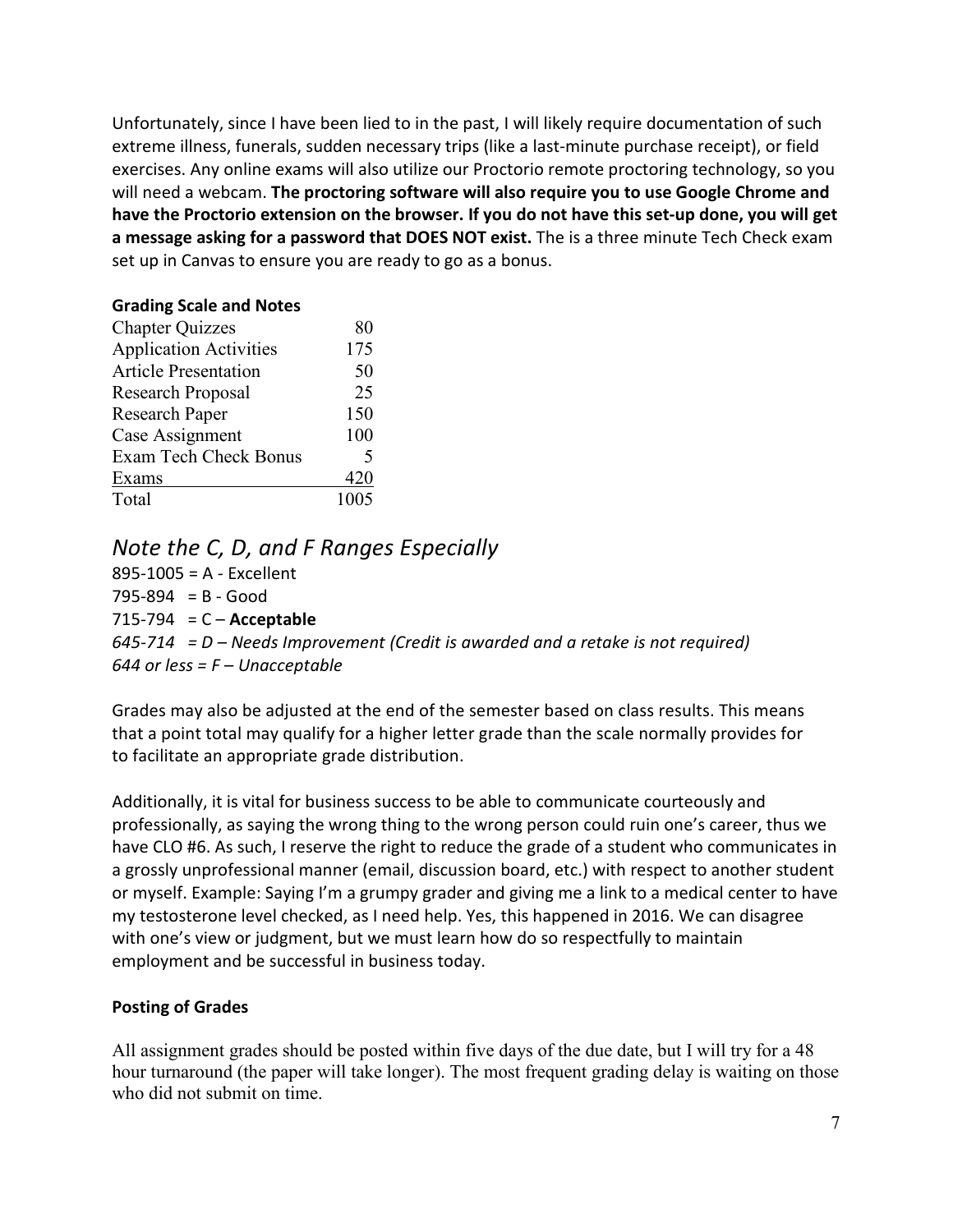## **Late Work Issues:**

- 1. **NO** credit will be given for missed quizzes, application exercises, the article presentation, or a late research proposal draft without pre-approval.
- 2. The final research paper and case assignment will lose 10% of the points available per day late. As an example, 12:00AM on the due date for the case assignment is technically late by one day.
- 3. For Exams, see the previous explanation under "Course Requirements" and "Exams."

## **COURSE OUTLINE AND CALENDAR – All times are Central Standard Time**

#### **Unit #1 – Weeks 1-2 and Chapters 1-4**

| Week $1 -$ June 6th                  | 1. Get familiarized with the course, including watching the introductory<br>videos on the syllabus, course navigation, and getting to know me.<br>2. Read Chapters 1 (Overview of Employment Law) and 2 (The<br>Employment Relationship), as well as listen to the chapter audio<br>lectures. Also, read any other assigned supplemental readings and<br>watch and supplemental videos in Canvas.<br>3. Complete the Chapter 1 and 2 Quizzes by 11:59PM (23:59) on<br>Friday, June 10th. (Extra day this time)<br>4. Complete Application Activity #1 for Chapters 1 and 2 by 11:59PM<br>(23:59) on Sunday, the 12th. (Extra day this time) |
|--------------------------------------|---------------------------------------------------------------------------------------------------------------------------------------------------------------------------------------------------------------------------------------------------------------------------------------------------------------------------------------------------------------------------------------------------------------------------------------------------------------------------------------------------------------------------------------------------------------------------------------------------------------------------------------------|
| Week 2 - June 12th                   | 1. Read Chapters 3 (Overview of Employment Discrimination) and 4<br>(Recruitment), as well as listen to the chapter audio lectures. Also, read<br>any other assigned supplemental readings and watch and supplemental<br>videos in Canvas.                                                                                                                                                                                                                                                                                                                                                                                                  |
|                                      | 2. Complete the Chapter 3 and 4 Quizzes by 11:59PM on Thursday, the<br>16th.                                                                                                                                                                                                                                                                                                                                                                                                                                                                                                                                                                |
|                                      | 3. Complete Application Activity #2 for Chapters 3 and 4 by 11:59PM<br>(23:59) on Saturday, the 18th.                                                                                                                                                                                                                                                                                                                                                                                                                                                                                                                                       |
|                                      | 4. Ensure a computer is properly configured for a Proctorio Exam (Tech<br>Check Exam worth 5 bonus points available in Canvas) by Saturday,<br>the 18 <sup>th</sup> .                                                                                                                                                                                                                                                                                                                                                                                                                                                                       |
|                                      | 5. Complete Exam #1 covering Chapters 1-4 between 12:00AM on<br>Sunday, June 19th and 11:59PM (23:59) on Monday, the 20th.                                                                                                                                                                                                                                                                                                                                                                                                                                                                                                                  |
| Unit #2 - Weeks 3-4 and Chapters 5-8 |                                                                                                                                                                                                                                                                                                                                                                                                                                                                                                                                                                                                                                             |
| Week 3 - June 19th                   | 1. Read Chapters 5 (Background Checks, References, and Verifying<br>Employment Eligibility) and 6 (Employment Tests), as well as listen to<br>the chapter audio lectures. Also, read any other assigned supplemental<br>readings and watch and supplemental videos in Canvas.<br>2. Complete the Chapter 5 and 6 Quizzes by 11:59PM on Thursday, the<br>23rd.                                                                                                                                                                                                                                                                               |
|                                      | 3. Complete Application Activity #3 for Chapters 5 and 6 by 11:59PM<br>(23:59) on Saturday, the 25th.                                                                                                                                                                                                                                                                                                                                                                                                                                                                                                                                       |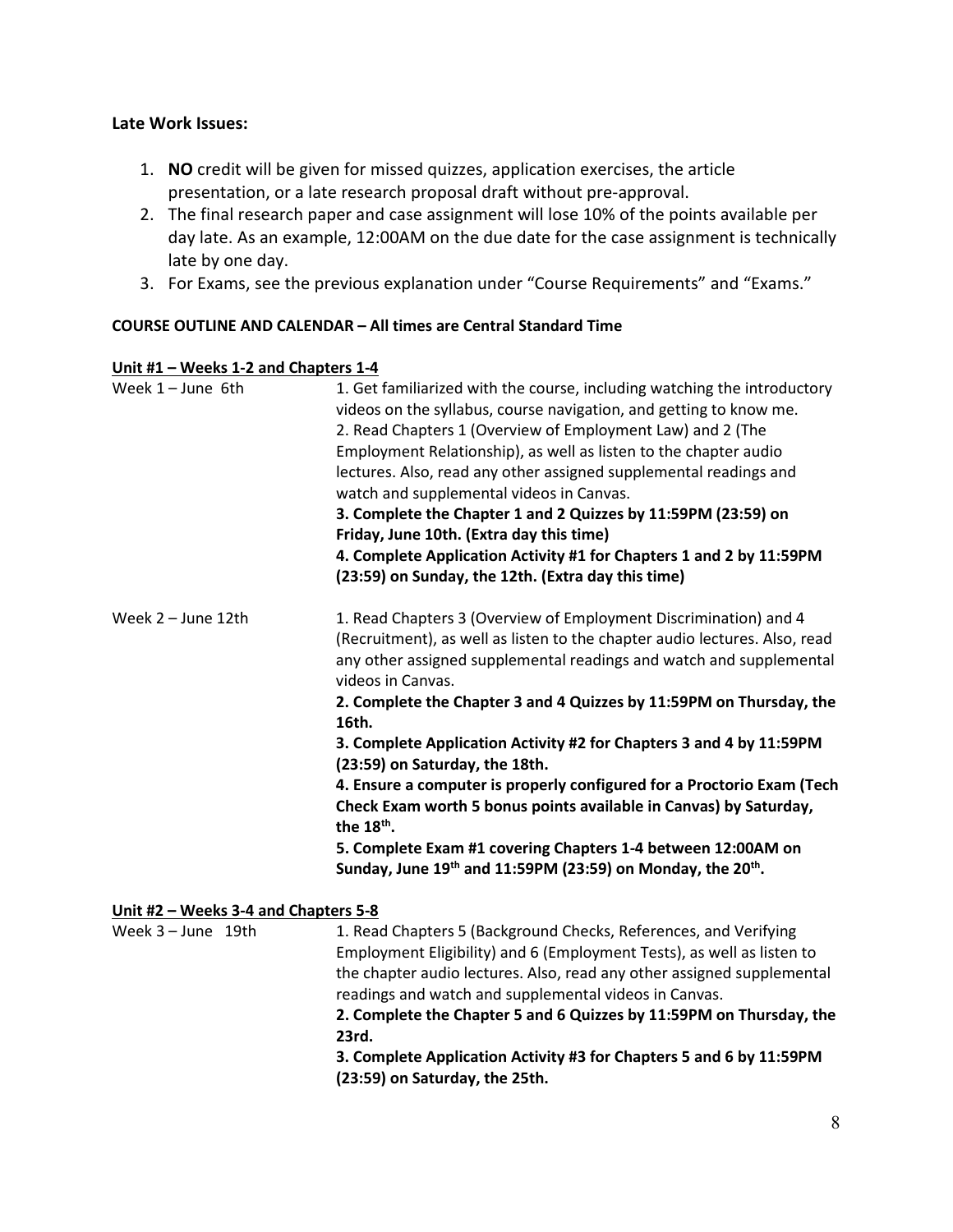| Week 4 - June 26th                    | 1. Read Chapters 7 (Hiring and Promotion Decisions) and 8<br>(Harassment), as well as listen to the chapter audio lectures. Also, read<br>any other assigned supplemental readings and watch and supplemental<br>videos in Canvas.<br>2. Submit your Exploring a Major Case Assignment by 11:59PM on<br>Sunday, June 26 <sup>th</sup> .<br>3. Complete the Chapter 7 and 8 Quizzes by 11:59PM on Thursday,<br>June 30th.<br>4. Complete Application Activity #4 for Chapters 7 and 8 by 11:59PM<br>(23:59) on Saturday, July 2nd.<br>5. Complete Exam #2 covering Chapters 5-8 between 12:00AM on<br>Sunday, July 3rd and 11:59PM on Tuesday, the 5 <sup>th</sup> . I'm giving you an<br>extra day with the holiday. |
|---------------------------------------|----------------------------------------------------------------------------------------------------------------------------------------------------------------------------------------------------------------------------------------------------------------------------------------------------------------------------------------------------------------------------------------------------------------------------------------------------------------------------------------------------------------------------------------------------------------------------------------------------------------------------------------------------------------------------------------------------------------------|
| Unit #3 - Weeks 5-6 and Chapters 9-12 |                                                                                                                                                                                                                                                                                                                                                                                                                                                                                                                                                                                                                                                                                                                      |
| Week 5 - July 3rd                     | 1. Read Chapter 9 (Reasonably Accommodating Disability and Religion)<br>and 10 (Work-Life Conflicts and Other Diversity Issues), as well as listen<br>to the chapter audio lectures. Also, read any other assigned<br>supplemental readings and watch and supplemental videos in Canvas.<br>2. Complete the Chapter 9 and 10 Quizzes by 11:59PM on Friday, the<br>8th. (Extra day)<br>3. Submit the draft of your research plan by 11:59PM (23:59) on<br>Saturday, July 9th.<br>4. Complete Application Activity #5 for Chapters 9 and 10 by 11:59PM<br>(23:59) on Sunday, the 10th. (Extra day into a new week)                                                                                                     |
| Week 6 - July 10th                    | 1. Read Chapter 11 (Wages, Hours, and Pay Equity) and 12 (Benefits), as<br>well as listen to the chapter audio lectures. Also, read any other<br>assigned supplemental readings and watch and supplemental videos in<br>Canvas.<br>2. Complete the Chapter 11 and 12 Quizzes by 11:59PM on Thursday,<br>the 14 <sup>th</sup> .<br>3. Complete Application Activity #6 for Chapters 11 and 12 by 11:59PM<br>(23:59) on Saturday, the 16 <sup>th</sup> .<br>4. Complete Exam #3 covering Chapters 9-12 between 12:00AM on<br>Sunday, July 17 <sup>th</sup> and 11:59PM on Monday, the 18 <sup>th</sup> .                                                                                                               |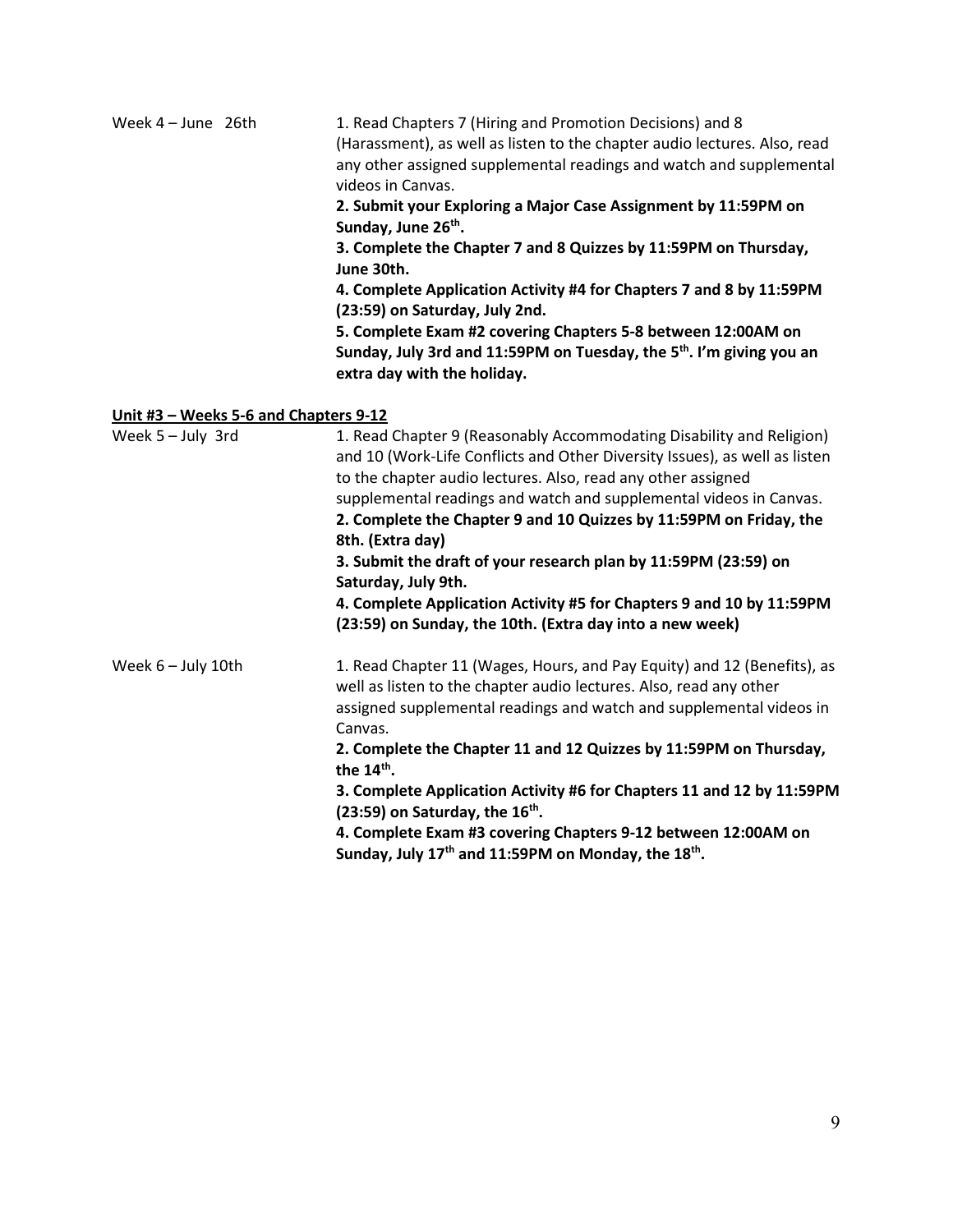#### **Unit #4 – Weeks 7-8 and Chapters 14-17 (We skip Chapter 13)**

| Week 7 - July 17th   | 1. Read Chapters 14 (Occupational Safety and Health) and 15 (Privacy<br>on the Job), as well as listen to the chapter audio lectures. Also, read<br>any other assigned supplemental readings and watch and supplemental<br>videos in Canvas.<br>2. Complete the Chapter 14 and 15 Quizzes by 11:59PM on Thursday,<br>the 21st.<br>3. Submit your Article Presentation Video by 11:59PM (23:59) on<br>Friday, the 22nd.<br>4. Complete Application Activity #7 for Chapters 14 and 15 by 11:59PM<br>(23:59) on Saturday, the 23rd.                                                        |
|----------------------|------------------------------------------------------------------------------------------------------------------------------------------------------------------------------------------------------------------------------------------------------------------------------------------------------------------------------------------------------------------------------------------------------------------------------------------------------------------------------------------------------------------------------------------------------------------------------------------|
| Week $8 -$ July 24th | 1. Read Chapter 16 (Terminating Individual Employees) and 17<br>(Downsizing and Post-Termination Issues), as well listen to the chapter<br>audio lectures. Also, read any other assigned supplemental readings and<br>watch and supplemental videos in Canvas.<br>2. Complete the Chapter 16 and 17 Quizzes by 11:59PM on<br>Wednesday, July 27th.<br>3. Submit your Research Paper by 11:59PM (23:59) on Wednesday,<br>July $27th$ .<br>4. Complete Exam #4 covering Chapters 14-17 between 12:00AM on<br>Thursday, July 28 <sup>th</sup> and 11:59PM on Friday, the 29 <sup>th</sup> . |

#### **Important University Dates for the Summer 2022 Term:**

- June 6, 2022 Classes Begin for Summer Semester (Add, Drop Late Registration open until the  $8<sup>th</sup>$  with a \$25 fee)
- June 13, 2022 Deadline to Drop 8-Week Classes with No Record
- July 1, 2022 Deadline for Summer Graduation Application for Ceremony Participation
- July 15, 2022 Deadline to Drop 8-Week Classes with a Quit (Q) or Withdraw (W)
- July 29, 2022 Deadline to Withdraw from the University for 16- and Second 8-Week Classes
- July 29, 2022 Summer Semester Ends
- August 1, 2022 Deadline for GRE/GMAT Scores to Graduate School Office
- August 12, 2022 Deadline for Applications for Tuition Rebate for Spring Graduation (5pm)
- August 12, 2022 Deadline for Spring Degree Conferral Applications to the Registrar's Office. \$20 Late Application Fee.
- August 12, 2022 Summer 2022 Commencement at Bell County Expo 7 PM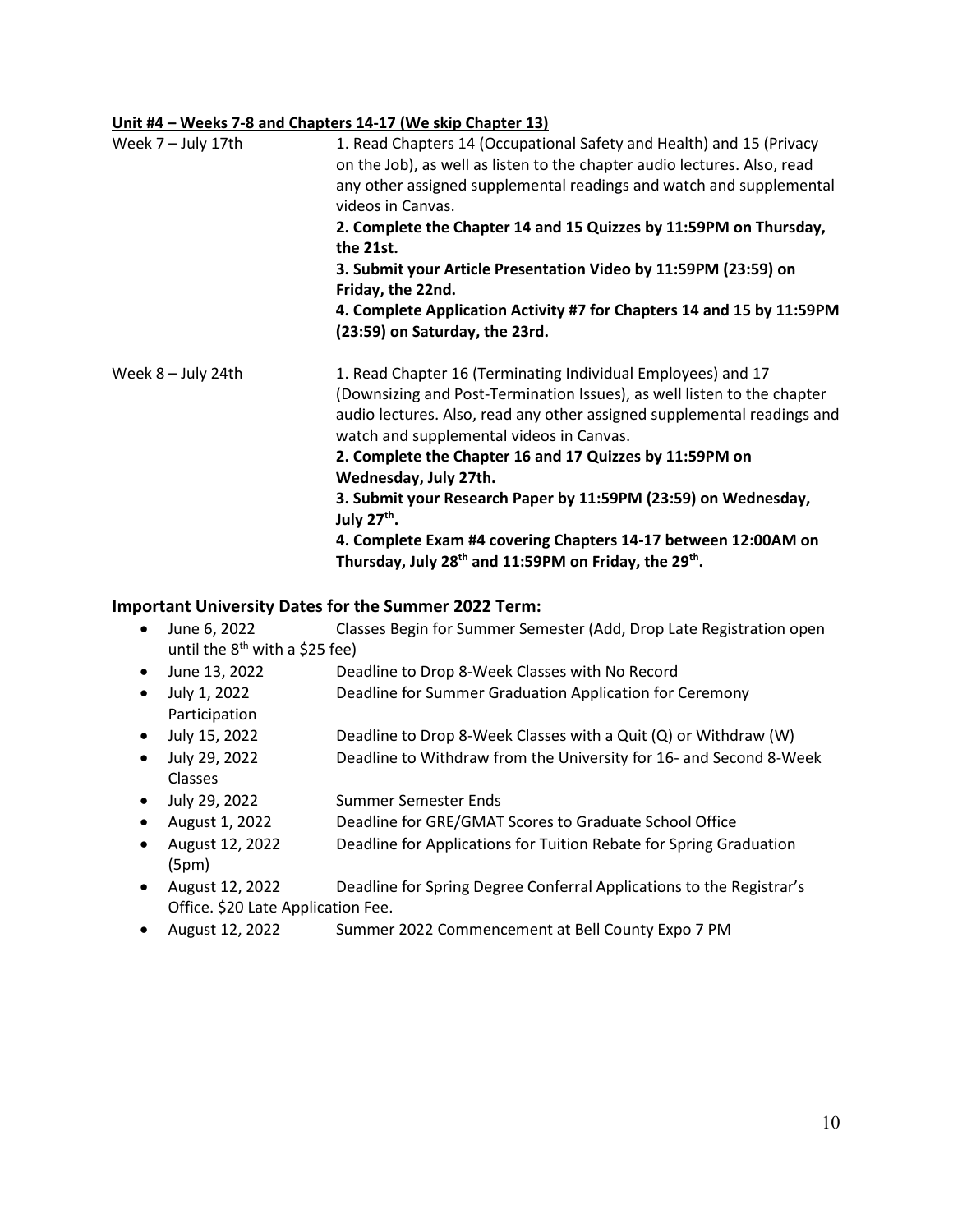# **TECHNOLOGY REQUIREMENTS AND SUPPORT Technology Requirements**

This course will use the A&M-Central Texas Instructure Canvas learning management system. We strongly recommend the latest versions of Chrome or Firefox browsers. Canvas no longer supports any version of Internet Explorer.

Logon to A&M-Central Texas Canvas [https://tamuct.instructure.com/] or access Canvas through the TAMUCT Online link in myCT [https://tamuct.onecampus.com/]. You will log in through our Microsoft portal.

Username: Your MyCT email address. Password: Your MyCT password

## **Canvas Support**

Use the Canvas Help link, located at the bottom of the left-hand menu, for issues with Canvas. You can select "Chat with Canvas Support," submit a support request through "Report a Problem," or call the Canvas support line: 1-844-757-0953.

For issues related to course content and requirements, contact your instructor.

## **Online Proctored Testing**

A&M-Central Texas uses Proctorio for online identity verification and proctored testing. This service is provided at no direct cost to students. If the course requires identity verification or proctored testing, the technology requirements are: Any computer meeting the minimum computing requirements, plus web camera, speaker, and microphone (or headset). **Proctorio also requires the Chrome web browser with their custom plug in.**

## **Other Technology Support**

For log-in problems, students should contact Help Desk Central 24 hours a day, 7 days a week Email: [helpdesk@tamu.edu](mailto:helpdesk@tamu.edu) Phone: (254) 519-5466 [Web Chat:](http://hdc.tamu.edu/) [http://hdc.tamu.edu] *Please let the support technician know you are an A&M-Central Texas student.*

# **UNIVERSITY RESOURCES, PROCEDURES, AND GUIDELINES**

## **Drop Policy**

If you discover that you need to drop this class, you must complete a [Drop Request Form](https://www.tamuct.edu/registrar/docs/Drop_Request_Form.pdf) [https://www.tamuct.edu/registrar/docs/Drop\_Request\_Form.pdf].

Professors cannot drop students; this is always the responsibility of the student. The Registrar's Office will provide a deadline on the Academic Calendar for which the form must be completed, signed and returned. Once you return the signed form to the Registrar's Office, you must go into Warrior Web and confirm that you are no longer enrolled. If you still show as enrolled,

FOLLOW-UP with the Registrar's Office immediately. You are to attend class until the procedure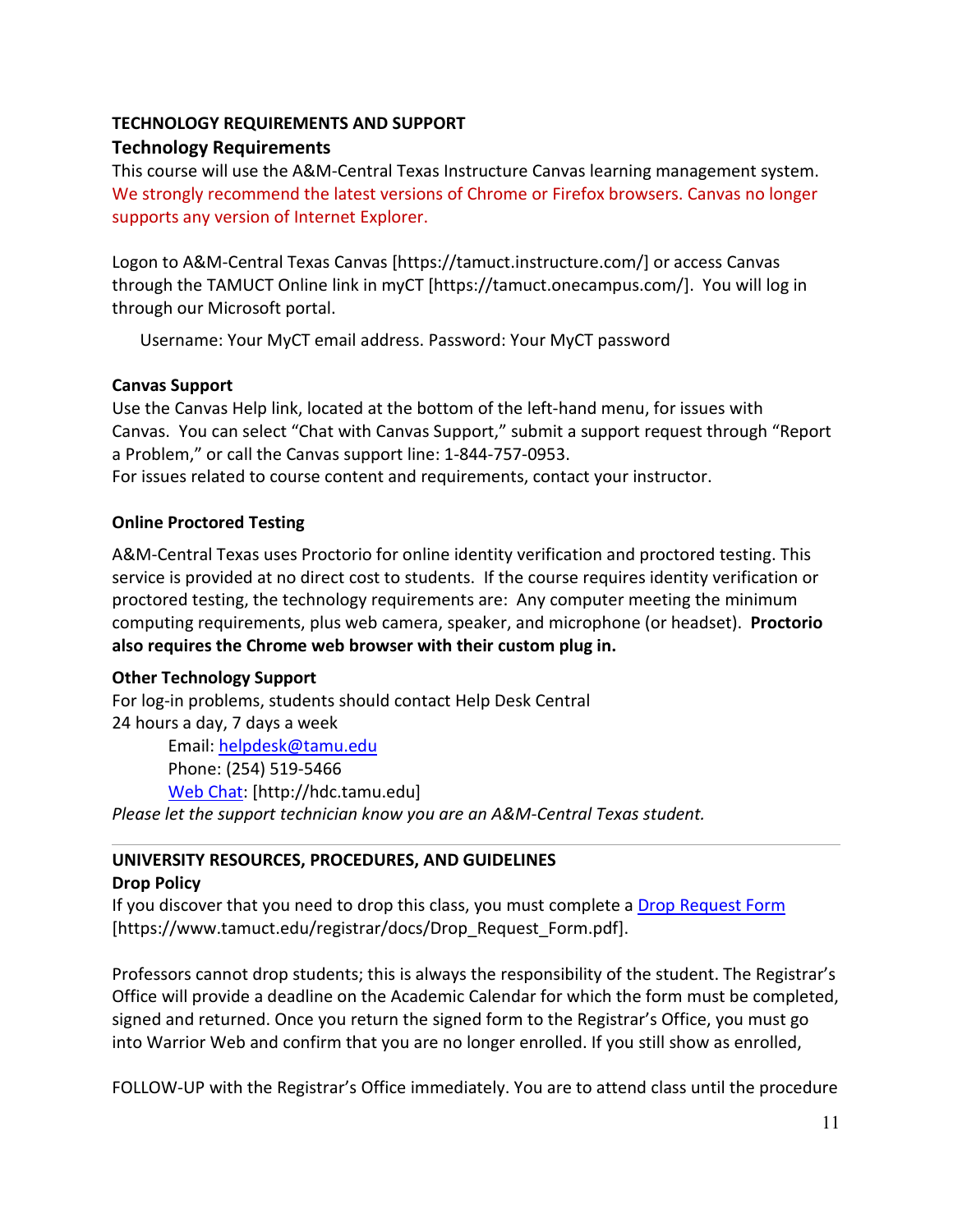is complete to avoid penalty for absence. Should you miss the drop deadline or fail to follow the procedure, you will receive an F in the course, which may affect your financial aid and/or VA educational benefits.

## **Academic Integrity**

University Statement: Texas A&M University-Central Texas values the integrity of the academic enterprise and strives for the highest standards of academic conduct. A&M-Central Texas expects its students, faculty, and staff to support the adherence to high standards of personal and scholarly conduct to preserve the honor and integrity of the creative community. Any deviation by students from this expectation may result in a failing grade for the assignment and potentially a failing grade for the course. All academic misconduct concerns will be referred to the Office of Student Conduct. When in doubt on collaboration, citation, or any issue, please contact your instructor before taking a course of action.

For more [information](https://nam04.safelinks.protection.outlook.com/?url=https%3A%2F%2Fwww.tamuct.edu%2Fstudent-affairs%2Fstudent-conduct.html&data=04%7C01%7Clisa.bunkowski%40tamuct.edu%7Ccfb6e486f24745f53e1a08d910055cb2%7C9eed4e3000f744849ff193ad8005acec%7C0%7C0%7C637558437485252160%7CUnknown%7CTWFpbGZsb3d8eyJWIjoiMC4wLjAwMDAiLCJQIjoiV2luMzIiLCJBTiI6Ik1haWwiLCJXVCI6Mn0%3D%7C1000&sdata=yjftDEVHvLX%2FhM%2FcFU0B99krV1RgEWR%2BJ%2BhvtoR6TYk%3D&reserved=0) regarding the Student Conduct process, [https://www.tamuct.edu/student-affairs/student-conduct.html].

If you know of potential honor violations by other students, you may [submit](https://nam04.safelinks.protection.outlook.com/?url=https%3A%2F%2Fcm.maxient.com%2Freportingform.php%3FTAMUCentralTexas%26layout_id%3D0&data=04%7C01%7Clisa.bunkowski%40tamuct.edu%7Ccfb6e486f24745f53e1a08d910055cb2%7C9eed4e3000f744849ff193ad8005acec%7C0%7C0%7C637558437485262157%7CUnknown%7CTWFpbGZsb3d8eyJWIjoiMC4wLjAwMDAiLCJQIjoiV2luMzIiLCJBTiI6Ik1haWwiLCJXVCI6Mn0%3D%7C1000&sdata=CXGkOa6uPDPX1IMZ87z3aZDq2n91xfHKu4MMS43Ejjk%3D&reserved=0) a report, [https://cm.maxient.com/reportingform.php?TAMUCentralTexas&layout\_id=0].

**My Statement:** All work in this course is to be **done individually**. You may get the rare/occasional assistance from other students about where you found certain information/answers, but I don't want to see close/identical answers. I have a pretty good eye for this, as my memory is pretty good! If you need help, ask me! Any instance of academic dishonesty likely will result in an F in my course. I have taught this course long enough that I can tell if you are collaborating or not, even though your answers may differ slightly.

## **Academic Accommodations**

At Texas A&M University-Central Texas, we value an inclusive learning environment where every student has an equal chance to succeed and has the right to a barrier-free education. The Warrior Center for Student Success, Equity and Inclusion is responsible for ensuring that students with a disability receive equal access to the university's programs, services and activities. If you believe you have a disability requiring reasonable accommodations, please contact the Office of Access and Inclusion, WH-212; or call (254) 501-5836. Any information you provide is private and confidential and will be treated as such.

For more information, please visit our **Access & Inclusion** Canvas page (log-in required) [https://tamuct.instructure.com/courses/717]

# **Important information for Pregnant and/or Parenting Students**

Texas A&M University-Central Texas supports students who are pregnant and/or parenting. In accordance with requirements of Title IX and related guidance from US Department of Education's Office of Civil Rights, the Dean of Student Affairs' Office can assist students who are pregnant and/or parenting in seeking accommodations related to pregnancy and/or parenting. Students should seek out assistance as early in the pregnancy as possible. For more information, please visit [Student Affairs](https://www.tamuct.edu/student-affairs/pregnant-and-parenting-students.html) [https://www.tamuct.edu/student-affairs/pregnant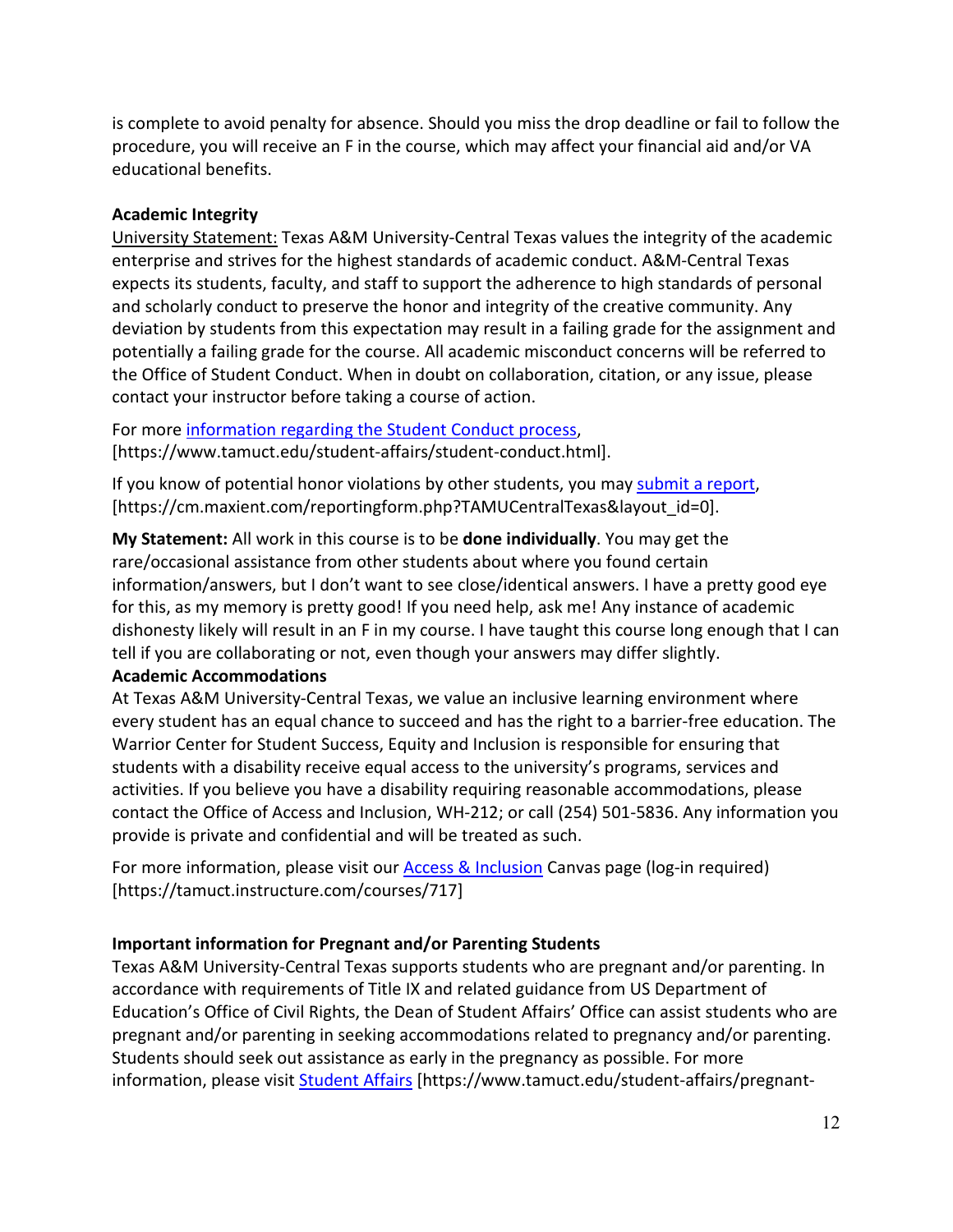and-parenting-students.html]. Students may also contact the institution's Title IX Coordinator. If you would like to read more about thes[e requirements and guidelines](http://www2.ed.gov/about/offices/list/ocr/docs/pregnancy.pdf) online, please visit the website [http://www2.ed.gov/about/offices/list/ocr/docs/pregnancy.pdf].

Title IX of the Education Amendments Act of 1972 prohibits discrimination on the basis of sex and gender–including pregnancy, parenting, and all related conditions. A&M-Central Texas is able to provide flexible and individualized reasonable accommodation to pregnant and parenting students. All pregnant and parenting students should contact the Associate Dean in the Division of Student Affairs at (254) 501-5909 to seek out assistance. Students may also contact the University's Title IX Coordinator.

## **Tutoring**

Tutoring is available to all A&M-Central Texas students, both virtually and in-person. Student success coaching is available online upon request.

If you have a question, are interested in becoming a tutor, or in need of success coaching contact the Warrior Center for Student Success, Equity and Inclusion at (254) 501-5836, visit the Warrior Center at 212 Warrior Hall, or by emailing [WarriorCenter@tamuct.edu.](mailto:WarriorCenter@tamuct.edu)

To schedule tutoring sessions and view tutor availability, please visit Tutor [Matching](https://nam04.safelinks.protection.outlook.com/?url=http%3A%2F%2Fwww.tutormatchingservices.com%2FTAMUCT&data=04%7C01%7Clisa.bunkowski%40tamuct.edu%7C886784139069461670c308d9aa01f55e%7C9eed4e3000f744849ff193ad8005acec%7C0%7C0%7C637727747643427346%7CUnknown%7CTWFpbGZsb3d8eyJWIjoiMC4wLjAwMDAiLCJQIjoiV2luMzIiLCJBTiI6Ik1haWwiLCJXVCI6Mn0%3D%7C3000&sdata=D%2F8HN2bUT1lLPfs5qSqKYlwh8a7pZVy7isM2gppluQE%3D&reserved=0) [Services](https://nam04.safelinks.protection.outlook.com/?url=http%3A%2F%2Fwww.tutormatchingservices.com%2FTAMUCT&data=04%7C01%7Clisa.bunkowski%40tamuct.edu%7C886784139069461670c308d9aa01f55e%7C9eed4e3000f744849ff193ad8005acec%7C0%7C0%7C637727747643427346%7CUnknown%7CTWFpbGZsb3d8eyJWIjoiMC4wLjAwMDAiLCJQIjoiV2luMzIiLCJBTiI6Ik1haWwiLCJXVCI6Mn0%3D%7C3000&sdata=D%2F8HN2bUT1lLPfs5qSqKYlwh8a7pZVy7isM2gppluQE%3D&reserved=0) [https://tutormatchingservice.com/TAMUCT] or visit the Tutoring Center in 111 Warrior Hall.

Chat live with a remote tutor 24/7 for almost any subject from on your computer! Tutor.com is an online tutoring platform that enables A&M-Central Texas students to log in and receive online tutoring support at no additional cost. This tool provides tutoring in over 40 subject areas except writing support. Access Tutor.com through Canvas.

# **University Writing Center**

University Writing Center: Located in Warrior Hall 416, the University Writing Center (UWC) at Texas A&M University–Central Texas (A&M–Central Texas) is a free service open to all A&M– Central Texas students. For the Summer 2022 semester, the hours of operation are from 10:00 a.m.-5:00 p.m. Monday thru Thursday in Warrior Hall 416 (with online tutoring available every hour as well) with satellite hours available online only Monday thru Thursday from 6:00-9:00 p.m. and Saturday 12:00-3:00 p.m.

Tutors are prepared to help writers of all levels and abilities at any stage of the writing process. While tutors will not write, edit, or grade papers, they will assist students in developing more effective composing practices. By providing a practice audience for students' ideas and writing, our tutors highlight the ways in which they read and interpret students' texts, offering guidance and support throughout the various stages of the writing process. In addition, students may work independently in the UWC by checking out a laptop that runs the Microsoft Office suite and connects to WIFI, or by consulting our resources on writing, including all of the relevant style guides. Whether you need help brainstorming ideas, organizing an essay, proofreading, understanding proper citation practices, or just want a quiet place to work, the UWC is here to help!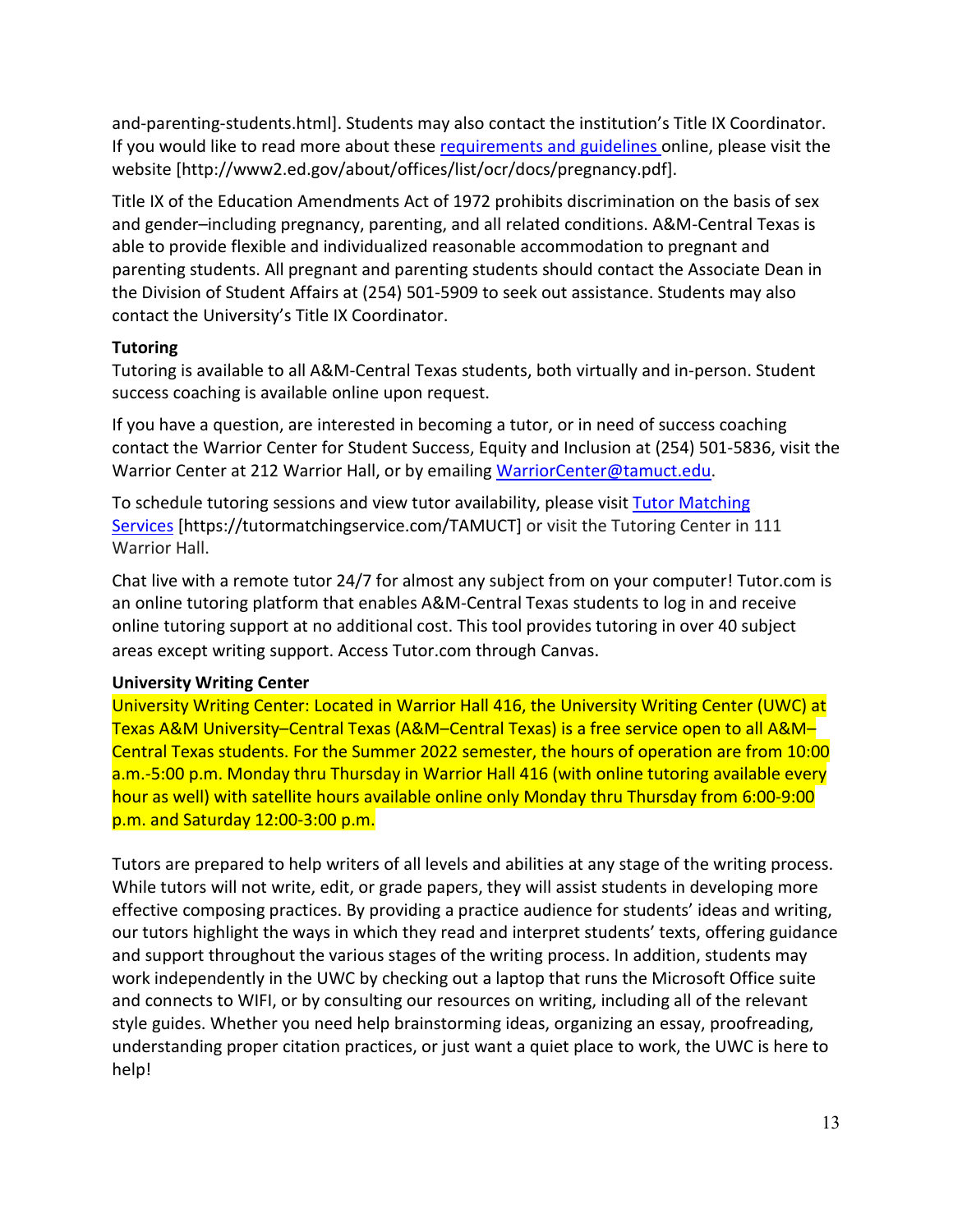Students may arrange a one-to-one session with a trained and experienced writing tutor by making an appointment via WCOnline at https://tamuct.mywconline.com/. In addition, you can email Dr. Bruce Bowles Jr. at bruce.bowles@tamuct.edu if you have any questions about the UWC, need any assistance with scheduling, or would like to schedule a recurring appointment with your favorite tutor by making an appointment via WCOnline at https://tamuct.mywconline.com/. In addition, you can email Dr. Bruce Bowles Jr. at bruce.bowles@tamuct.edu if you have any questions about the UWC, need any assistance with scheduling, or would like to schedule a recurring appointment with your favorite tutor.

## **University Library**

The University Library provides many services in support of research across campus and at a distance. We offer over 200 electronic databases containing approximately 400,000 eBooks and 82,000 journals, in addition to the 96,000 items in our print collection, which can be mailed to students who live more than 50 miles from campus. Research guides for each subject taught at A&M-Central Texas are available through our website to help students navigate these resources. On campus, the library offers technology including cameras, laptops, microphones, webcams, and digital sound recorders.

Research assistance from a librarian is also available 24 hours a day through our online chat service, and at the reference desk when the library is open. Research sessions can be scheduled for more comprehensive assistance, and may take place virtually through WebEx, Microsoft Teams or in-person at the library. Schedule an [appointment](https://nam04.safelinks.protection.outlook.com/?url=https%3A%2F%2Ftamuct.libcal.com%2Fappointments%2F%3Fg%3D6956&data=04%7C01%7Clisa.bunkowski%40tamuct.edu%7Cde2c07d9f5804f09518008d9ab7ba6ff%7C9eed4e3000f744849ff193ad8005acec%7C0%7C0%7C637729369835011558%7CUnknown%7CTWFpbGZsb3d8eyJWIjoiMC4wLjAwMDAiLCJQIjoiV2luMzIiLCJBTiI6Ik1haWwiLCJXVCI6Mn0%3D%7C3000&sdata=KhtjgRSAw9aq%2FoBsB6wyu8b7PSuGN5EGPypzr3Ty2No%3D&reserved=0)

[here](https://nam04.safelinks.protection.outlook.com/?url=https%3A%2F%2Ftamuct.libcal.com%2Fappointments%2F%3Fg%3D6956&data=04%7C01%7Clisa.bunkowski%40tamuct.edu%7Cde2c07d9f5804f09518008d9ab7ba6ff%7C9eed4e3000f744849ff193ad8005acec%7C0%7C0%7C637729369835011558%7CUnknown%7CTWFpbGZsb3d8eyJWIjoiMC4wLjAwMDAiLCJQIjoiV2luMzIiLCJBTiI6Ik1haWwiLCJXVCI6Mn0%3D%7C3000&sdata=KhtjgRSAw9aq%2FoBsB6wyu8b7PSuGN5EGPypzr3Ty2No%3D&reserved=0) [https://tamuct.libcal.com/appointments/?g=6956]. Assistance may cover many topics, including how to find articles in peer-reviewed journals, how to cite resources, and how to piece together research for written assignments.

Our 27,000-square-foot facility on the A&M-Central Texas main campus includes student lounges, private study rooms, group work spaces, computer labs, family areas suitable for all ages, and many other features. Services such as interlibrary loan, TexShare, binding, and laminating are available. The library frequently offers workshops, tours, readings, and other events. For more information, please visit our Library [website](https://nam04.safelinks.protection.outlook.com/?url=https%3A%2F%2Ftamuct.libguides.com%2Findex&data=04%7C01%7Clisa.bunkowski%40tamuct.edu%7C7d8489e8839a4915335f08d916f067f2%7C9eed4e3000f744849ff193ad8005acec%7C0%7C0%7C637566044056484222%7CUnknown%7CTWFpbGZsb3d8eyJWIjoiMC4wLjAwMDAiLCJQIjoiV2luMzIiLCJBTiI6Ik1haWwiLCJXVCI6Mn0%3D%7C1000&sdata=2R755V6rcIyedGrd4Os5rkgn1PvhHKU3kUV1vBKiHFo%3D&reserved=0) [http://tamuct.libguides.com/index].

## **A Note about Sexual Violence at A&M-Central Texas**

Sexual violence is a serious safety, social justice, and public health issue. The university offers support for anyone struggling with these issues. University faculty are mandated reporters, so if someone discloses that they were sexually assaulted (or a victim of Domestic/Dating Violence or Stalking) while a student at TAMUCT, faculty members are required to inform the Title IX Office. If you want to discuss any of these issues confidentially, you can do so through Student Wellness and Counseling (254-501-5955) located on the second floor of Warrior Hall (207L).

Sexual violence can occur on our campus because predators often feel emboldened, and victims often feel silenced or shamed. It is incumbent on ALL of us to find ways to actively create environments that tell predators we don't agree with their behaviors and tell survivors we will support them. Your actions matter. Don't be a bystander; be an agent of change. For